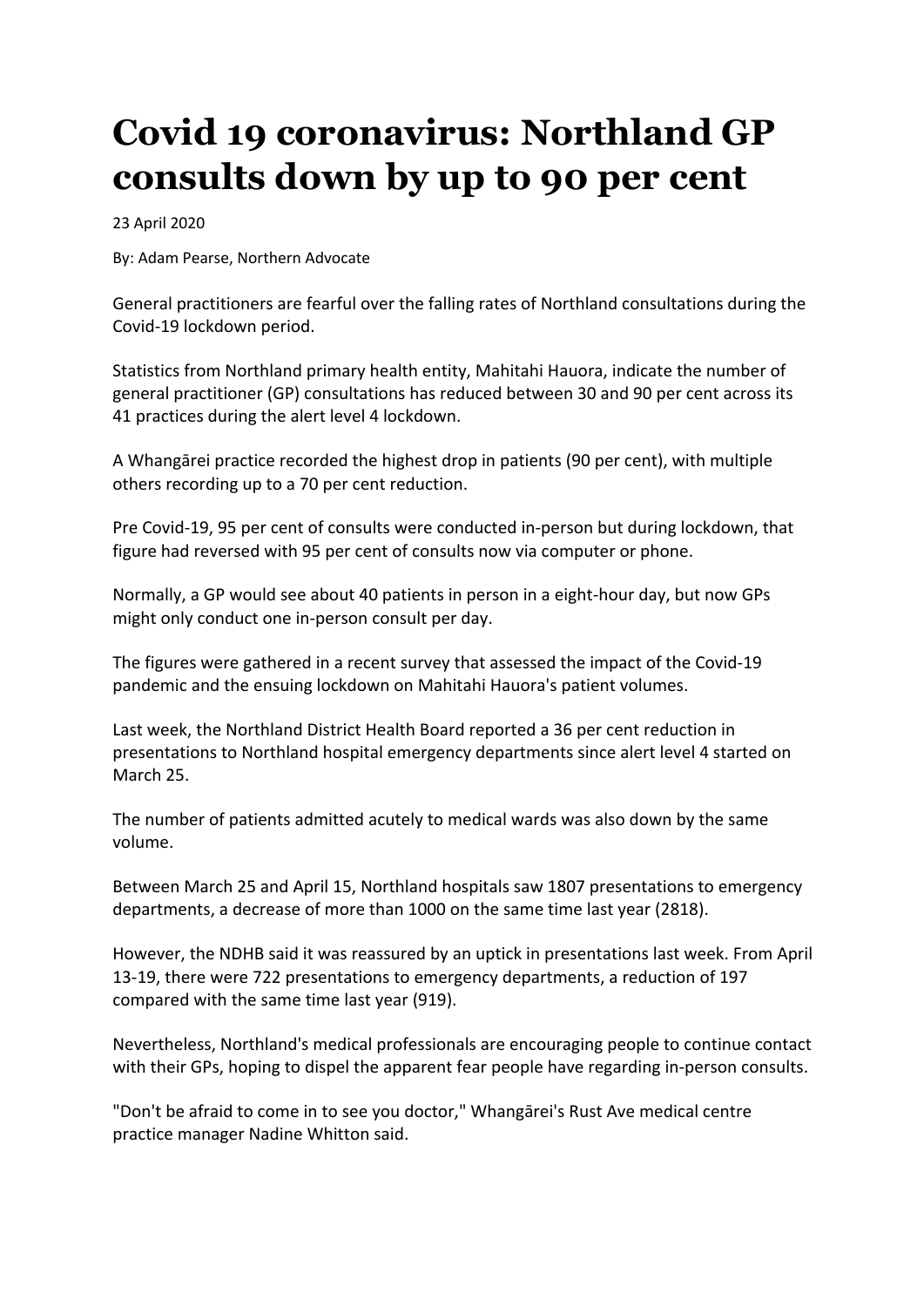"We've got the time and we've made arrangements to make it really safe for you to visit the medical centre."



Whitton, who had worked at the practice for 14 years, was hopeful more people would reach out to their GPs and explore video consults. Photo / Michael Cunningham

The number of daily consultations at the Whangārei practice had dropped at least 50 per cent, Whitton speculated.

With more time on their hands, doctors at the practice had been contacting their most vulnerable patients to ensure their health needs were met.

"I think it's really nice for the doctor because they certainly worry about their most vulnerable patients," Whitton said.

"We are just concerned about [the patients] and we realise they may be anxious about coming in and we are just checking they are well, any health needs."

During the lockdown, the practice had been spilt in two areas, one catering for those considered potentially infectious and the other for those with everyday health needs.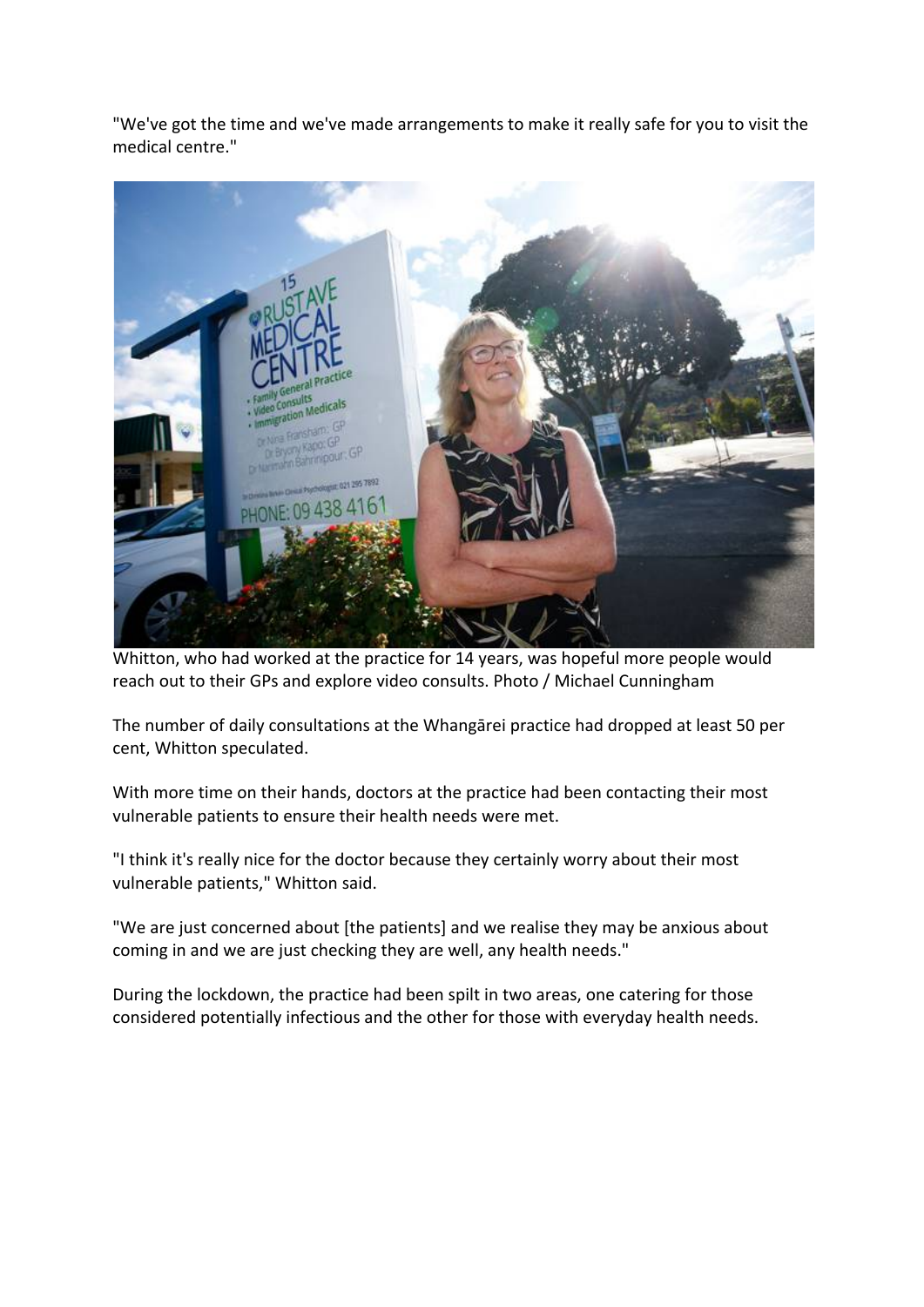

While she understood some people's reluctance to enter medical facilities, Nadine Whitton was confident her team could keep everyone safe if they did come in to the clinic. Photo / Michael Cunningham

Whitton said best practice for someone seeking medical attention was to call their GP and set up a phone or video consult if required. From there, a GP would assess whether an inperson consult was necessary and if so, the patient would be taken through the appropriate steps for arriving at the practice.

As one of the first practices in the country to implement video consults about 18 months ago, Whitton said they were well-placed to address the 90 per cent of consults that could be done via phone or video.

Kaikohe doctor Taco Kistemaker was another of Northland's health professionals concerned about the impact of Covid-19.

"I do worry for some of [my patients]," he said.

"I almost feel like I'm not doing a good job at the moment, I start to become worried about my patients."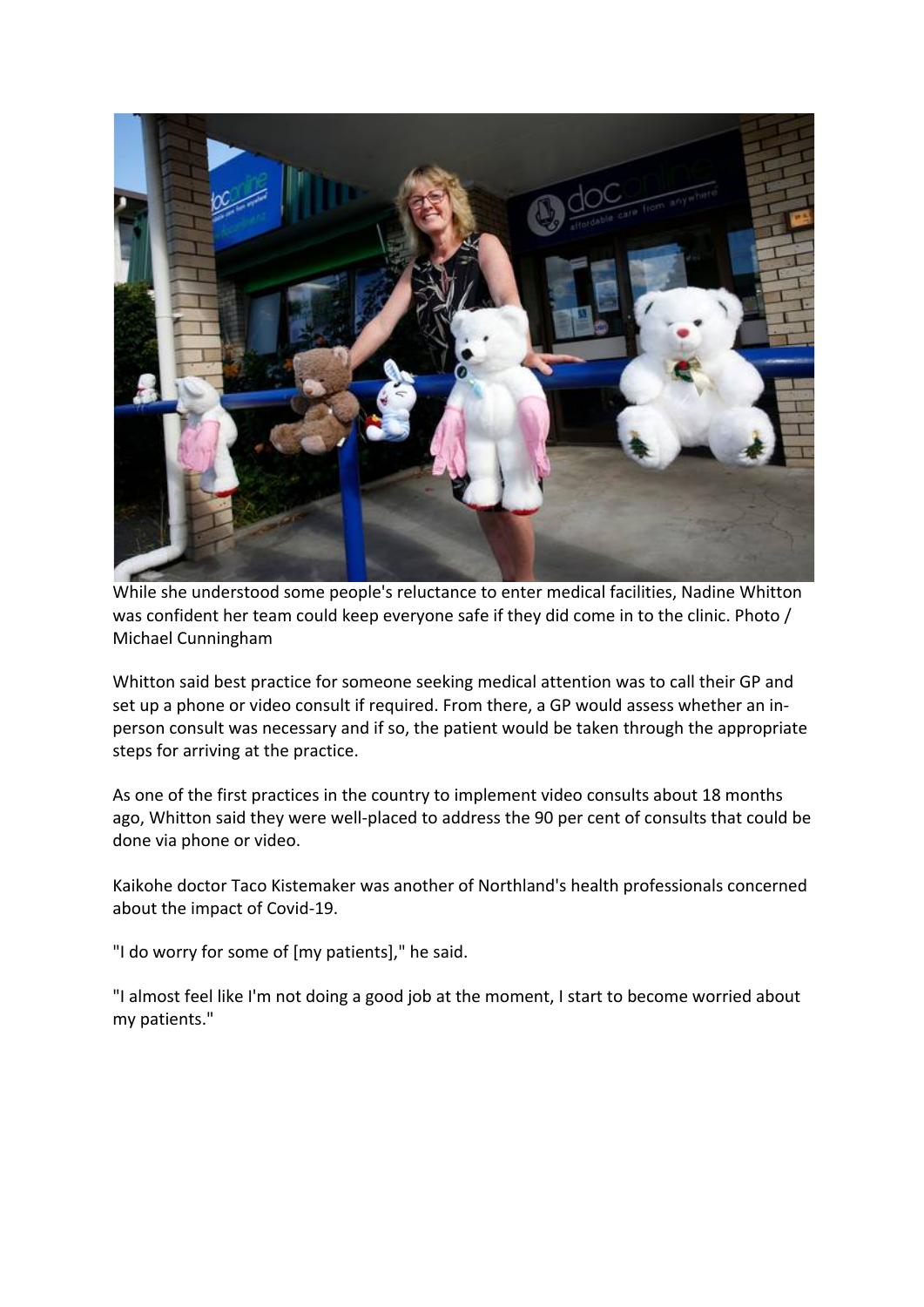

Kaikohe's Dr Taco Kistemaker has been hard at work. Photo / Supplied

Kistemaker is a co-owner of Broadway Health, which has practices across Kaikohe, Okaihau, Waipapa and Kaitaia. The doctor, who has operated in Northland for 14 years having previously worked in Holland, freely admitted he has never seen anything like the Covid-19 pandemic.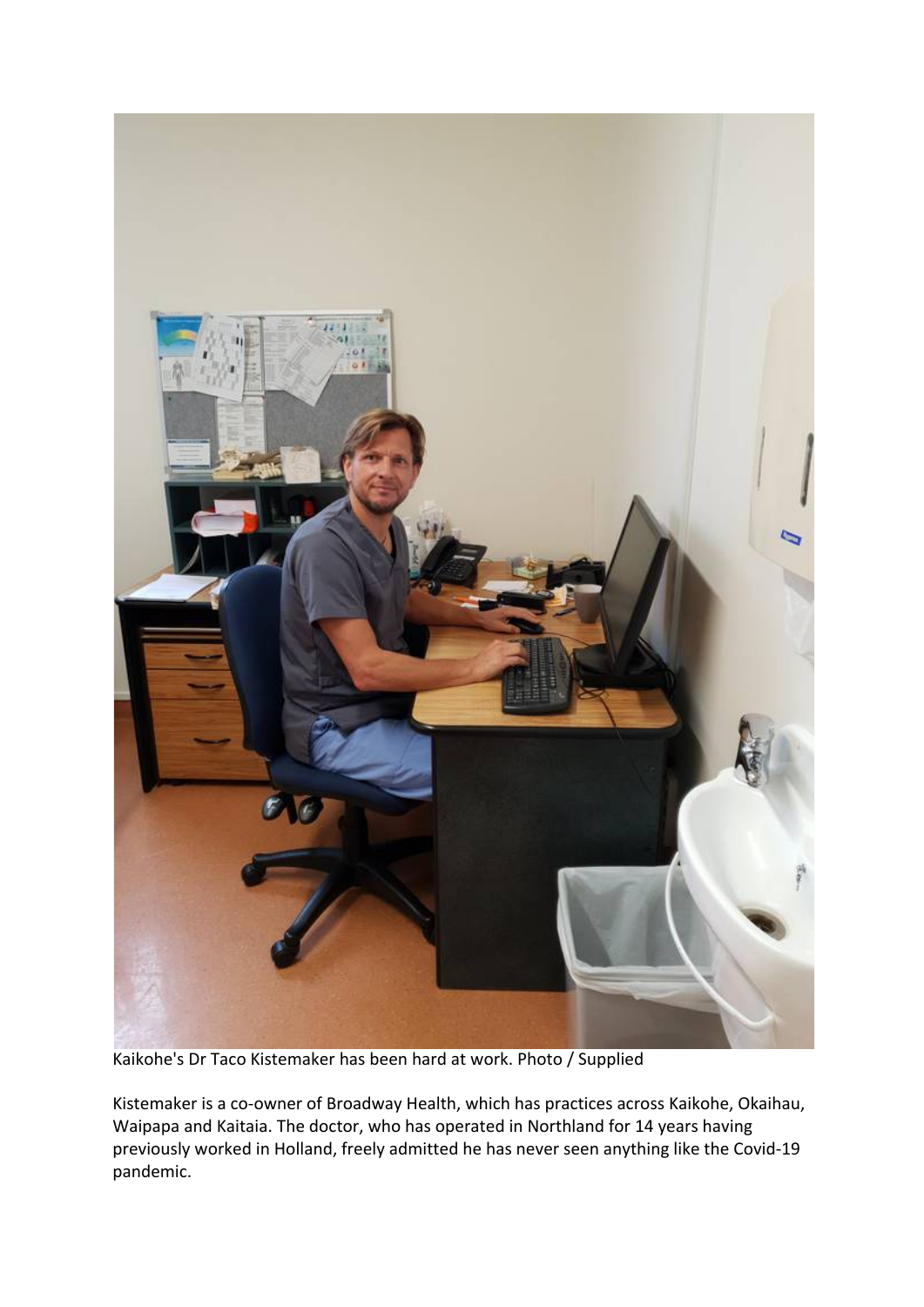"Knowing that doctors die just as much as other people, it is a bit scary for me I must admit."

Kistemaker's concerns for his patients' safety got so high, he has been calling to check on the most vulnerable of his roughly 2500 patients.

Kistemaker believed much of the reluctance to come into practices was borne out of conflicting messages from Government and GPs, confusing people regarding the safety of in-person consults.



Dr Kistemaker (right) is confident Northland's GPs can execute their role and keep people safe from Covid-19. Photo / Supplied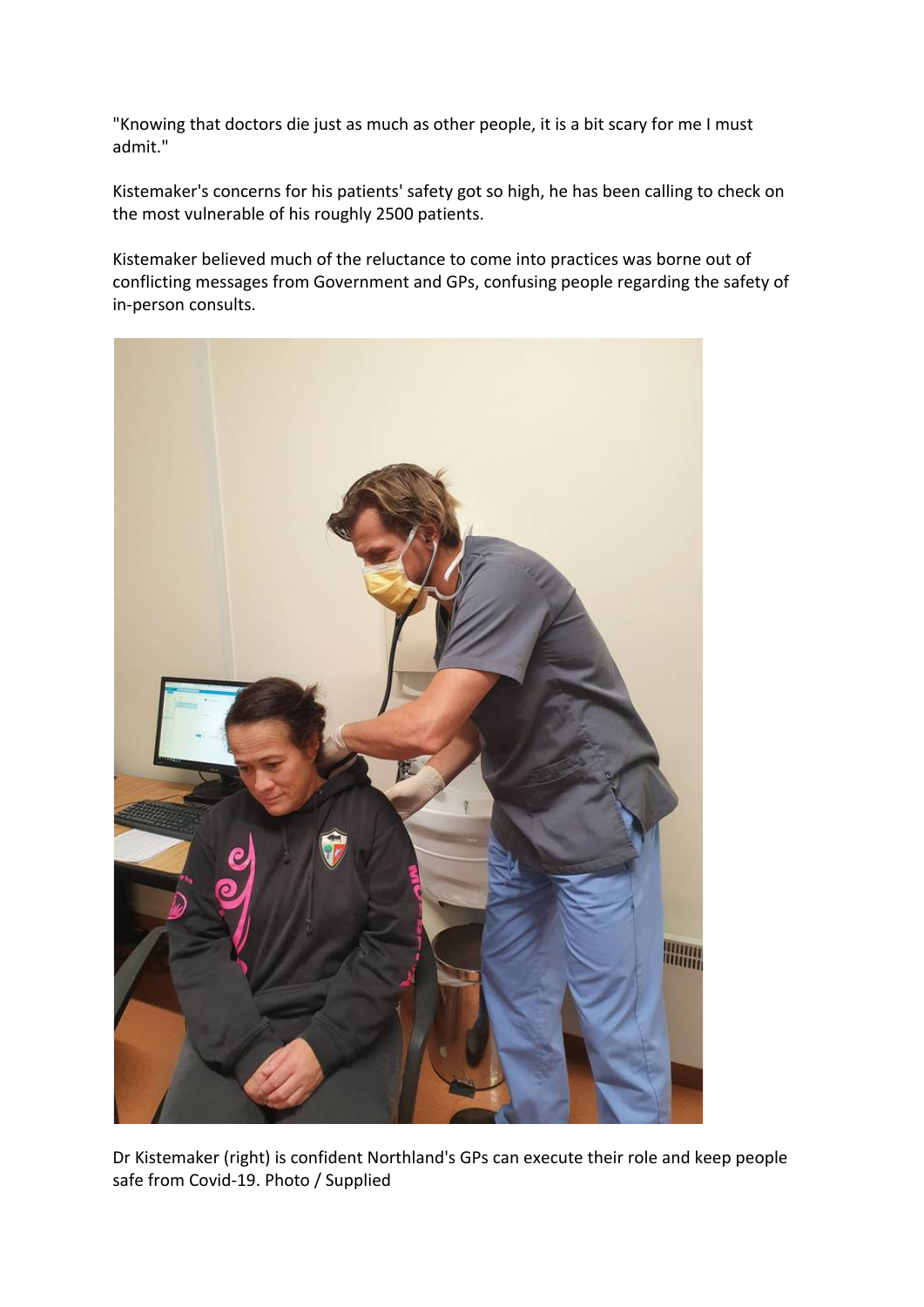While he accepted it was a high stress environment early in the lockdown, Kistemaker said some Northland healthcare practices were wrong to advise people against seeing their GPs in person.

"In the beginning, everyone was scared so you can't really blame the GPs. It doesn't come from a lack of wanting to help people, I think it just comes from being scared," he said.

"It's the way that you say it which conveys the message and I don't think we've done that correctly.

"The message has been 'GPs are closed'. No, that is not the case ... we are open and we'll keep you safe. It's really important that people know that we are here."

Kistemaker has been conducting most of his current consults over telemedicine tool Doxy.me and over the phone, as well as getting patients to take photos of any physical ailments.